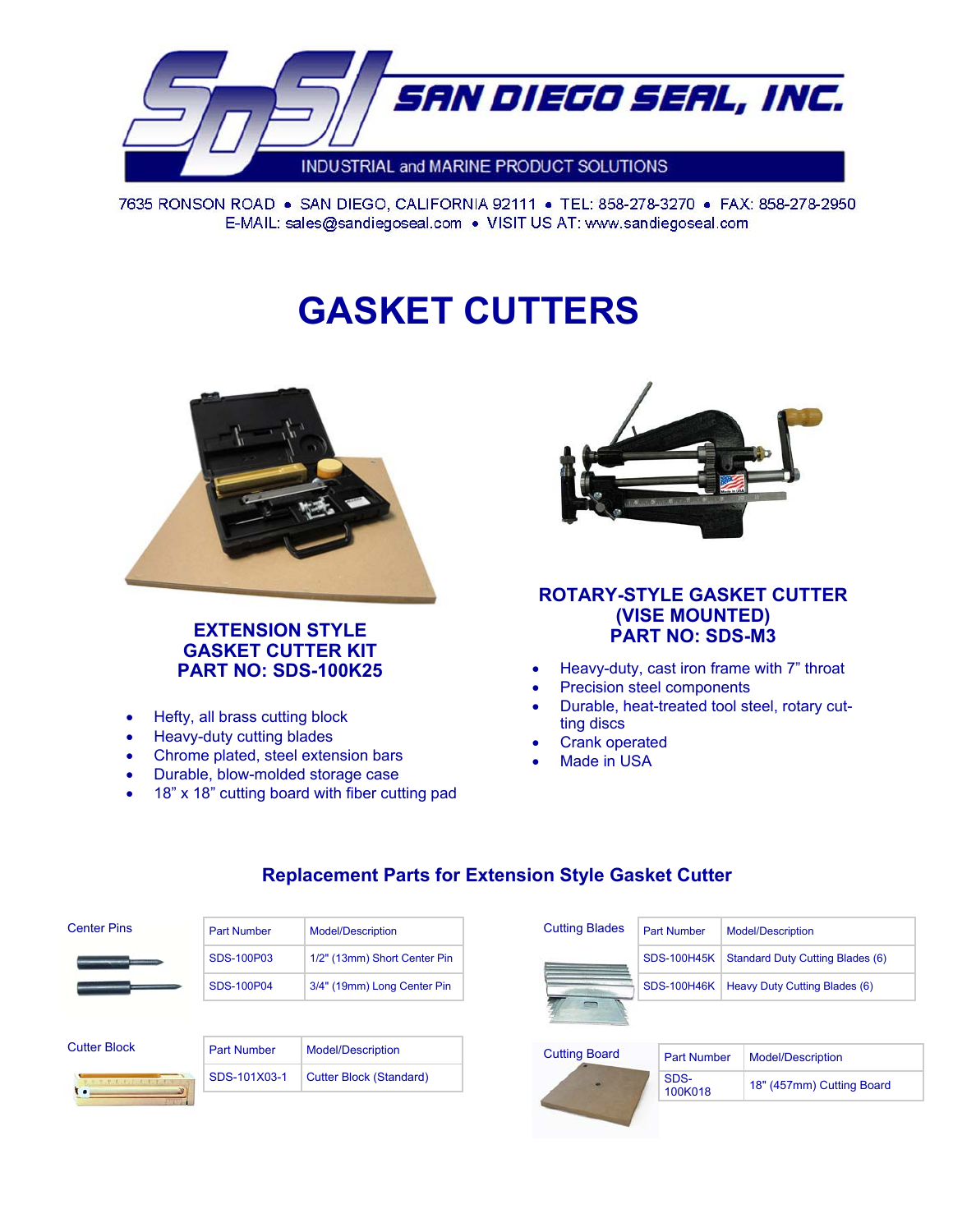# **GASKET PUNCH SETS**

11 PIECE KIT



#### 16 PIECE KIT



27 PIECE KIT





# **Standard Hollow Punch Tool Kits**

| <b>Part Number</b> | <b>Model/Description</b>                |  |  |
|--------------------|-----------------------------------------|--|--|
| SDS-100K11         | 11 Piece Standard Hollow Punch Tool Kit |  |  |
| SDS-100K16         | 16 Piece Standard Hollow Punch Tool Kit |  |  |
| SDS-100K27         | 27 Piece Standard Hollow Punch Tool Kit |  |  |

# **Metric Hollow Punch Tool Kits**

| <b>Part Number</b> | <b>Model/Description</b>                          |  |  |
|--------------------|---------------------------------------------------|--|--|
|                    | SDS-100KM11 11 Piece Metric Hollow Punch Tool Kit |  |  |
| <b>SDS-100KM16</b> | 16 Piece Metric Hollow Punch Tool Kit             |  |  |
| <b>SDS-100KM27</b> | 27 Piece Metric Hollow Punch Tool Kit             |  |  |



### **Dead Blow Hammers**

| <b>Part Number</b> | <b>Model/Description</b>          |
|--------------------|-----------------------------------|
| SDS-100H01         | 1 lb Soft Face Dead Blow Hammer   |
| SDS-100H02         | 1.5 lb Soft Face Dead Blow Hammer |
| SDS-100H03         | 2 lb Soft Face Dead Blow Hammer   |
| SDS-100H04         | 2.5 lb Soft Face Dead Blow Hammer |
| SDS-100H05         | 3 lb Soft Face Dead Blow Hammer   |

# SAN DIEGO SEAL, INC.

7635 RONSON ROAD . SAN DIEGO, CALIFORNIA 92111 TEL: 858-278-3270 • FAX: 858-278-2950 E-MAIL: sales@sandiegoseal.com . VISIT US AT: www.sandiegoseal.com